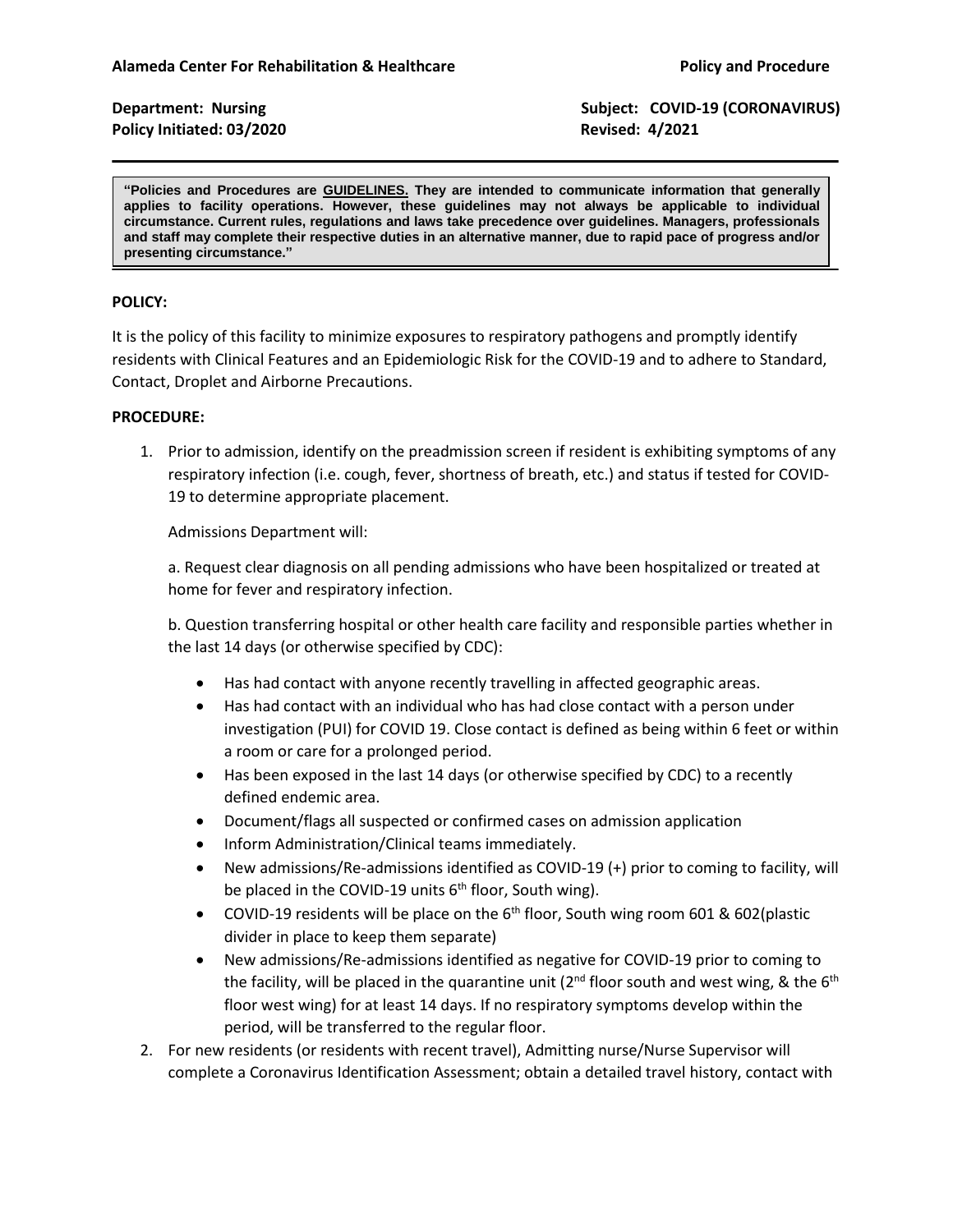**Department: Nursing <b>Subject: COVID-19 (CORONAVIRUS**)

**"Policies and Procedures are GUIDELINES. They are intended to communicate information that generally applies to facility operations. However, these guidelines may not always be applicable to individual circumstance. Current rules, regulations and laws take precedence over guidelines. Managers, professionals and staff may complete their respective duties in an alternative manner, due to rapid pace of progress and/or presenting circumstance."**

anyone with lab confirmed COVID-19 and identify if resident exhibits fever and acute respiratory illness.

- 3. All residents will be screened for signs and symptoms of COVID-19. Vital signs will be monitored every shift including oxygen saturation. Notify MD or NP for any abnormal findings.
- 4. Any resident with a temperature of 101 degrees Fahrenheit and above with shortness of breath will be transferred out to the hospital ER for evaluation and further management.
- 5. All admissions/Re-admissions will be tested for COVID-19 twice, first being the baseline and second to be done within 3 to 7 days. Dedicated nursing staff only will perform the collection of the specimen. Residents refusing to have test done after multiple attempts will be considered as PUI and will be monitored closely for the development of any respiratory symptoms.
- 6. A resident with known or suspected COVID-19, immediate infection prevention and control measures will be put into place.
- 7. Residents suspected of COVID-19 (symptomatic but has not been tested or test result pending) will be immediately transferred to the suspected COVID-19 unit (2<sup>nd</sup> floor PUI) until confirmed positive (+) or negative (-). A COVID-19 test will be done immediately upon identification of a suspected COVID-19 resident.
- 8. Residents with COVID-19 (+) results will be transferred immediately to the COVID-19 positive units (6<sup>th</sup> floor south wing).
- 9. Asymptomatic roommate of a confirmed COVID-19 (+) resident will be considered as a PUI due to exposure. The resident will be transfer to 6<sup>th</sup> floor south wing to the exposure room (PUI) and placed under transmission-based precautions, will be tested for COVID-19 and observed for 14 days for development of symptoms.
- 10. The resident shall be placed on Droplet/Contact Isolation whether suspected or confirmed with COVID-19.
- 11. Residents in the suspected and confirmed COVID-19 (+) units (6<sup>th</sup> floor South Wing) are not allowed to leave the unit.
- 12. In the event of a facility outbreak, institute outbreak management protocols:
	- The Infection Control Committee (Medical Director, Infection Control Preventionist, Administrator, Director of Nursing and Infectious Disease Doctor) will serve as the authority for overseeing the investigation, prevention, and control of infections within the facility.
	- Immediate reporting/notification and consultation with the Local/State Public Health Department for specific directions to include, for example:
		- a. Place resident in a private room and place on Droplet Isolation.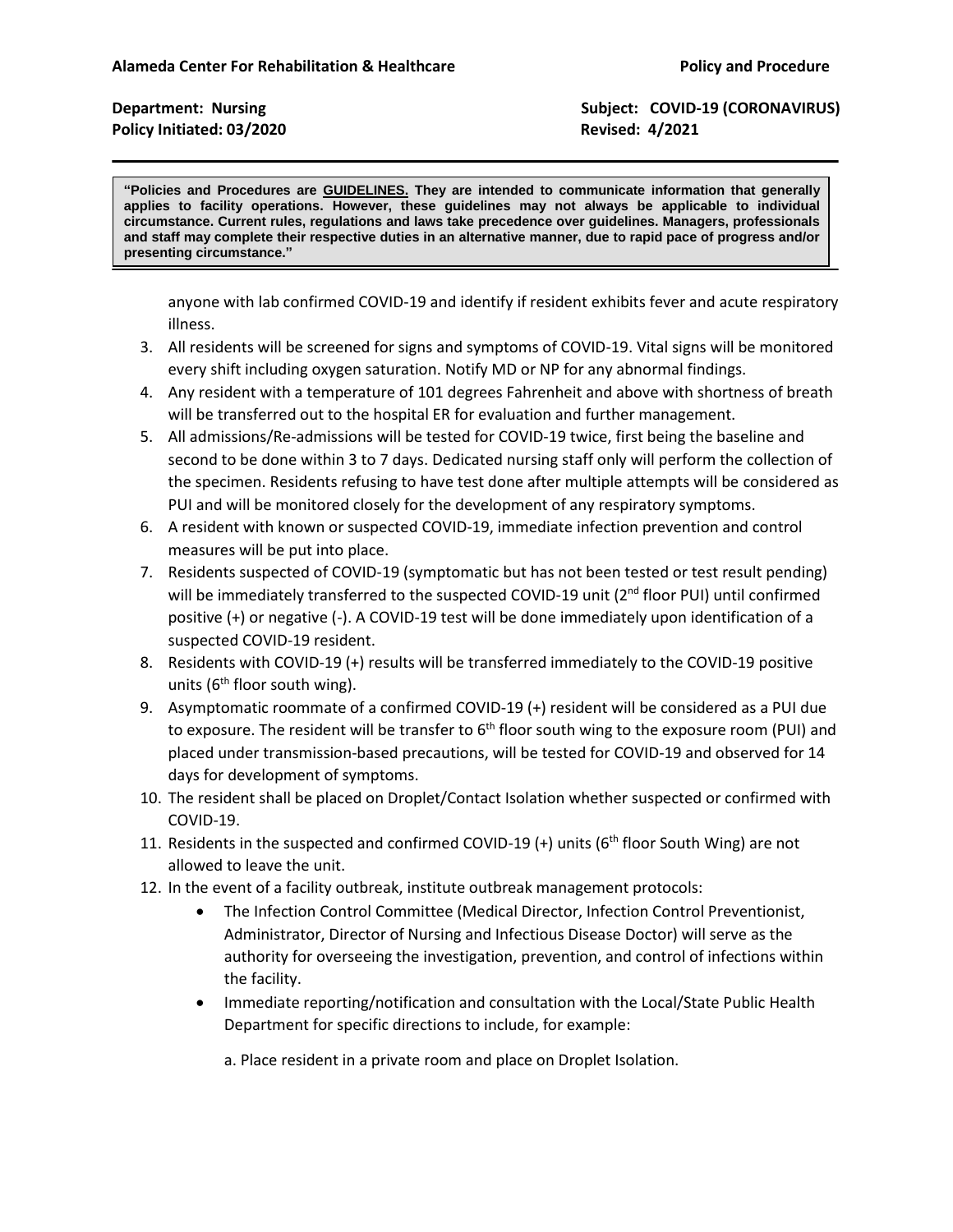**Department: Nursing Subject: COVID-19 (CORONAVIRUS)**

**"Policies and Procedures are GUIDELINES. They are intended to communicate information that generally applies to facility operations. However, these guidelines may not always be applicable to individual circumstance. Current rules, regulations and laws take precedence over guidelines. Managers, professionals and staff may complete their respective duties in an alternative manner, due to rapid pace of progress and/or presenting circumstance."**

> b. If more than one resident is identified, cohort residents identified with same symptoms/COVID-19 confirmation.

- c. Implement consistent assignment of employees.
- d. Only essential staff to enter rooms/wings.
- e. Group activities will cease on unit:
- Dining
- Activities
- Therapy
- 13. In the event of a COVID-19 outbreak, the Administrator/Infection Control Preventionist will notify staff and visitors; Social workers, Admissions Department and Nursing staff will notify residents and residents' families; Nursing staff will also notify service providers for specific residents positive with COVID-19 (e.g. Laboratory technician, radiology technician, transportation providers, dialysis center, clinics).
- 14. Admissions will be suspended during a COVID-19 outbreak.
- 15. Limit only essential personnel to enter the room with appropriate PPE and respiratory protection.

a. PPE includes:

- **•** Gloves
- Gowns
- Masks (N95, surgical)
- Face Shields/Goggles
- Hair covers

b. Hand Hygiene using Alcohol Based Hand Sanitizer before and after all patient contact, contact with infectious material and before and after removal of PPE, including gloves. If hands are visibly soiled, washing hands with soap and water is required for at least 20 seconds.

15. Dedicated or disposable patient-care equipment should be used. If equipment must be used for more than one resident, it will be cleaned and disinfected before use on another resident, according to manufacturer's recommendations.

16. Signs will be posted at the entrances, elevators, and break rooms to provide residents, staff, and visitors if an outbreak is identified, instructions on hand hygiene, respiratory hygiene, and cough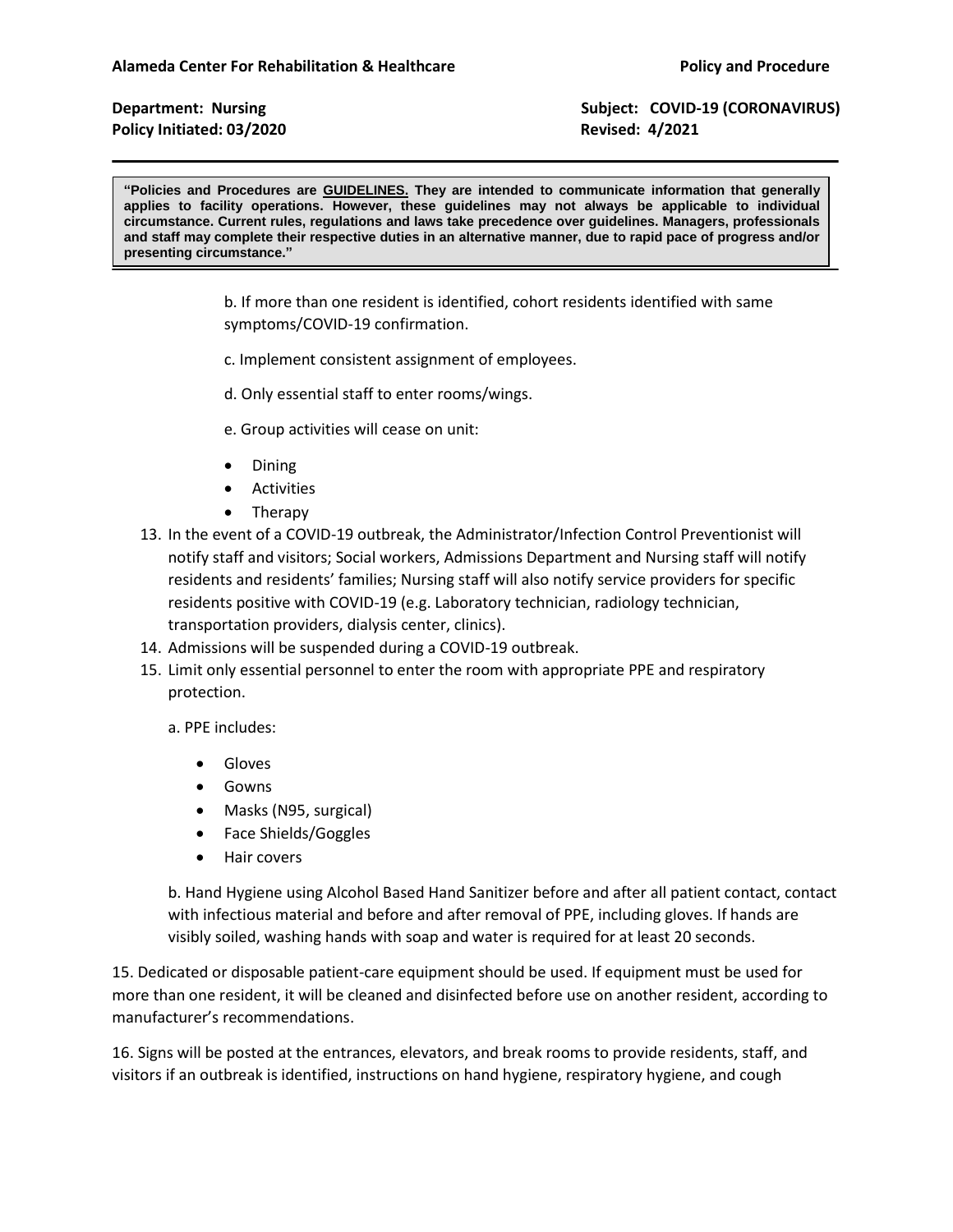**Department: Nursing <b>Subject: COVID-19 (CORONAVIRUS)** 

**"Policies and Procedures are GUIDELINES. They are intended to communicate information that generally applies to facility operations. However, these guidelines may not always be applicable to individual circumstance. Current rules, regulations and laws take precedence over guidelines. Managers, professionals and staff may complete their respective duties in an alternative manner, due to rapid pace of progress and/or presenting circumstance."**

etiquette. Facemasks, Alcohol-based hand rub (ABHR), tissues and a waste receptacle will be available at the facility entrance.

17. All staff will be screened prior to start of shift. Temperature will be checked prior to enter the building.

18. All staff will be tested for COVID-19 weekly or depends on the CALI score. (positivity rate)

19. Staff with unprotected exposure to a resident with COVID-19 should report to the Infection Preventionist or designee. (Exclude from work for 14 days after last exposure).

20. Visitors will be restricted from entering the facility except during end of life situation for the resident. Only facility service providers will be allowed to enter the facility (e.g. Laboratory technicians, Radiology technicians, Consultants, Transportation personnel). The facility will monitor everyone entering the facility for signs and symptoms, check temperature and will encourage them to follow respiratory hygiene and cough etiquette precautions. Everyone entering the facility must be wearing mask.

21. Exposed visitors should be educated on self-quarantine instructions and to report fever, cough, shortness of breath or sore throat to their health care provider for at least 14 days following exposure.

22. Discontinuation of Isolation Precautions will be determined on a case-by-case basis in conjunction with the local, state, and federal health authorities. (Resident will be transferred to regular floor after at least 14 DAYS have passed since symptoms attributed to COVID-19 first appeared and at least 3 days (72 hours) have passed since recovery which is defined as resolution of fever, without use of fever-reducing medication and improvement in respiratory signs and symptoms.

23. All residents that tested positive will be re-tested after 90 days.

24. Cleaning and disinfecting room and equipment will be performed using products that have EPAapproving emerging viral pathogens claims that have demonstrated effectiveness against viruses like COVID-19 on hard non-porous surfaces. Frequently touched areas will be cleaned and disinfected three times a day.

25. Employees who develop symptoms to COVID-19 (fever, cough, shortness of breath or sore throat) will be referred to public health authorities for testing, medical evaluation recommendations and return to work instructions.

26. Color codes for the floors as follow:

- Red stop sign=COVID-19 floor